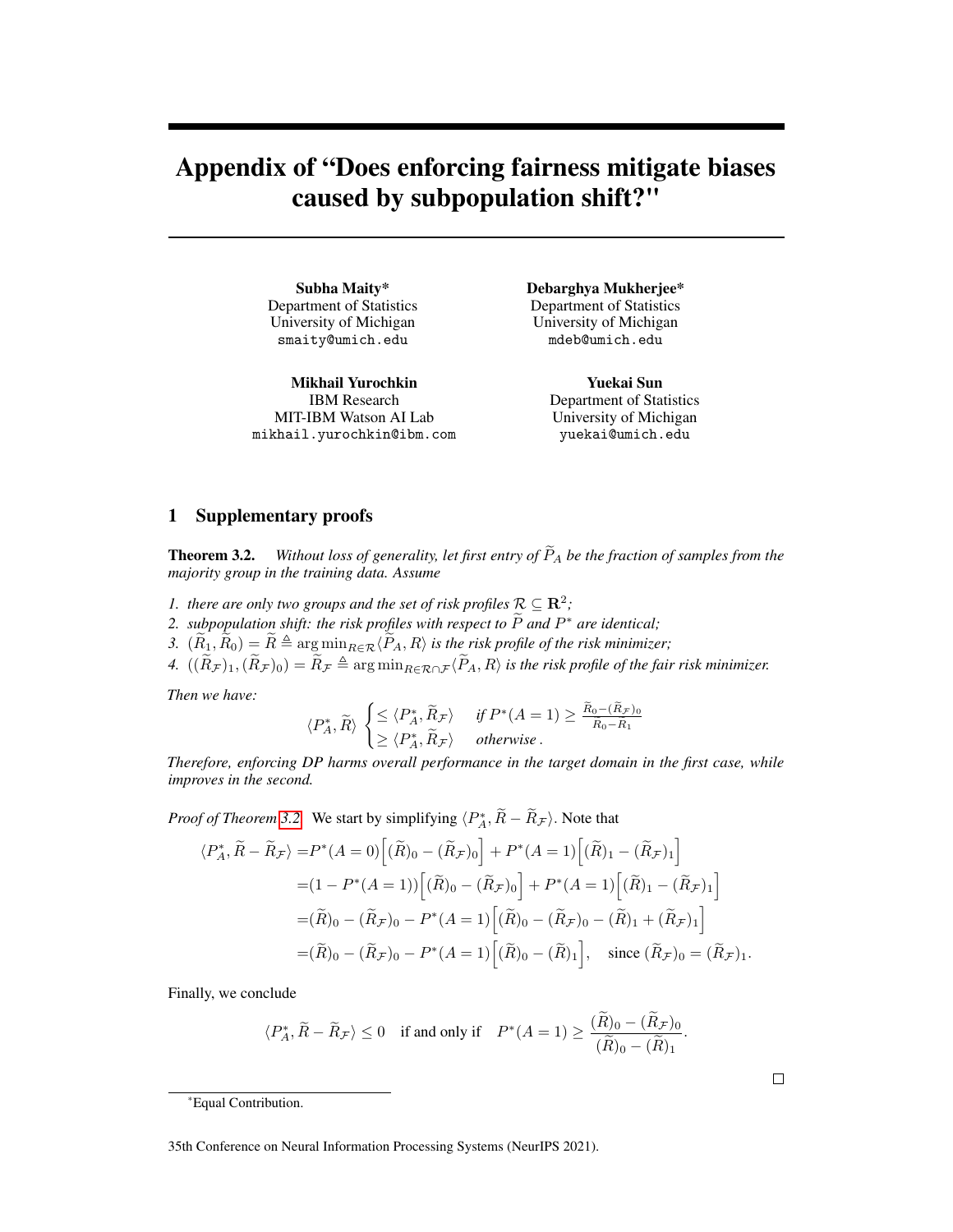Next we provide a proof of Theorem [4.3](#page-0-0) under the additional assumption that A and V are finite sets. Although less general, we feel that this proof is more instructive because it suggests the origin of  $(4.5)$ .

Theorem 4.3. *Under the assumptions*

- *1. The risk set* R *is convex.*
- *2. The risk profiles with respect to*  $\tilde{P}$  *and*  $P^*$  *are identical.*<br>
<sup>2</sup>. The *magneticinal* with minimizer and unkined.
- *3. The unconstrained risk minimizer on unbiased data is algorithmically fair; i.e.*  $\arg \min_{R \in \mathcal{R}} \langle P^*, R \rangle \subseteq \mathcal{F}_{CRP}$ .

*the fair risk minimization* [\(4.3\)](#page-0-0) *obtains*  $h \in \mathcal{H}$  *such that*  $R(h) = R^*$  *if and only if* 

$$
\Pi_{\mathcal{F}}(P_{A,V}^* - \tilde{P}_{A,V}) - P_{A,V}^* \in \mathcal{N}_{\mathcal{R}}(R^*) + \mathcal{F}_{\text{CRP}}^{\perp}.
$$
 (1.1)

*where*  $P_{A,V}^*$  (resp.  $\widetilde{P}_{A,V}$ ) is the marginal of  $P^*$  (resp.  $\widetilde{P}$ ) with respect to  $(A, V)$ ,  $R^*$  is the optimal risk profile with respect to  $P^*$ ,  $\mathcal{N}_\mathcal{R}(R^*)$  is the normal cone of  $\mathcal R$  at  $R^*$  and  $\Pi_\mathcal{F}$  is the projection on *the fair hyperplane.*

*Proof of Theorem* [4.3.](#page-0-0) "if" direction: Let  $\widetilde{Z} = -\widetilde{P}_{A,V}$ . If [\(4.5\)](#page-0-0), then it is not hard to check that  $(R^*, \tilde{Z})$  satisfies the optimality conditions of [\(4.3\)](#page-0-0):

<span id="page-1-0"></span>
$$
0 = \widetilde{P}_{A,V} + \widetilde{Z}, \quad \text{(stationarity)}
$$
\n
$$
R^* \in \mathcal{F}, \quad \text{(primal feasibility)}
$$
\n
$$
\widetilde{Z} \in \mathcal{N}_{\mathcal{R}}(R^*) + \mathcal{F}^\perp \quad \text{(dual feasibility)}.
$$
\n(1.2)

Indeed, we have stationarity by the definition of  $\widetilde{Z}$ . We have primal feasibility because the unconstrained risk minimizer on unbiased data is algorithmically fair:  $R^* \in \mathcal{F}$ . We have dual feasibility because

$$
\widetilde{Z} = \Pi_{\mathcal{F}_{\text{CRP}}}(P_{A,V}^* - \widetilde{P}_{A,V}) - P_{A,V}^* + \Pi_{\mathcal{F}_{\text{CRP}}^{\perp}}(P_{A,V}^* - \widetilde{P}_{A,V}) \n\in \mathcal{N}_{\mathcal{R}}(R^*) + \mathcal{F}_{\text{CRP}}^{\perp} + \mathcal{F}_{\text{CRP}}^{\perp} \n= \mathcal{N}_{\mathcal{R}}(R^*) + \mathcal{F}_{\text{CRP}}^{\perp},
$$

where we appealed to [\(4.5\)](#page-0-0) in the second step and recalled  $\mathcal{F}_{CRP}^{\perp}$  is a subspace in the third step. The FRM problem [\(4.3\)](#page-0-0) is convex, so [\(1.2\)](#page-1-0) implies  $R^*$  is an optimal point of (4.3).

"only if" direction: Assume  $R^*$  solves [\(4.3\)](#page-0-0). This implies there is  $\widetilde{Z} \in \mathcal{N}_{\mathcal{R}}(R^*) + \mathcal{F}_{\text{CRP}}^{\perp}$  such that  $(R^*, \tilde{Z})$  satisfies [\(1.2\)](#page-1-0). By the stationary and dual feasibility conditions,

$$
\widetilde{Z} = -\widetilde{P}_{A,V} \in \mathcal{N}_{\mathcal{R}}(R^*) + \mathcal{F}_{\text{CRP}}^{\perp}.
$$

We write  $\widetilde{P}_{A,V}$  as  $\Pi_{\mathcal{F}_{CRP}}(P_{A,V}^* - \widetilde{P}_{A,V}) - P_{A,V}^* + \Pi_{\mathcal{F}_{CRP}^\perp}(P_{A,V}^* - \widetilde{P}_{A,V})$  and rearrange to obtain

$$
\Pi_{\mathcal{F}_{\text{CRP}}}(P_{A,V}^* - \widetilde{P}_{A,V}) - P_{A,V}^* \in \Pi_{\mathcal{F}_{\text{CRP}}^{\perp}}(P_{A,V}^* - \widetilde{P}_{A,V}) + \mathcal{N}_{\mathcal{R}}(R^*) + \mathcal{F}_{\text{CRP}}^{\perp}
$$
\n
$$
= \mathcal{N}_{\mathcal{R}}(R^*) + \mathcal{F}_{\text{CRP}}^{\perp},
$$

where we recalled  $\mathcal{F}_{CRP}$  is a subspace in the second step.

**Corollary 4.4.** *A sufficient condition for* [\(4.5\)](#page-0-0) *is*  $\widetilde{P}_{A,V} - P_{A,V}^* \in \mathcal{F}_{\text{CRP}}^{\perp}$ .

*Proof of Corollary* [4.4.](#page-0-0) If  $\widetilde{P}_{A,V} - P_{A,V}^* \in \mathcal{F}_{CRP}^{\perp}$ , then  $\Pi_{\mathcal{F}_{CRP}}(P_{A,V}^* - \widetilde{P}_{A,V}) = 0$ , so we need to check that  $-P_{A,V}^* \in \mathcal{N}_{\mathcal{R}}(R^*) + \mathcal{F}_{\text{CRP}}^{\perp}$ . For any  $R \in \mathcal{R}$ ,

$$
\langle -P^*_{A,V}, R-R^*\rangle = \langle P^*_{A,V}, R^*-R\rangle \leq 0
$$

as  $R^*$  is the minimizer of  $\langle P_{A,V}^*, R \rangle$  over  $\mathcal{R}$ . This shows  $-P_{A,V}^* \in \mathcal{N}_{\mathcal{R}}(R^*)$  as desired.  $\Box$ 

 $\Box$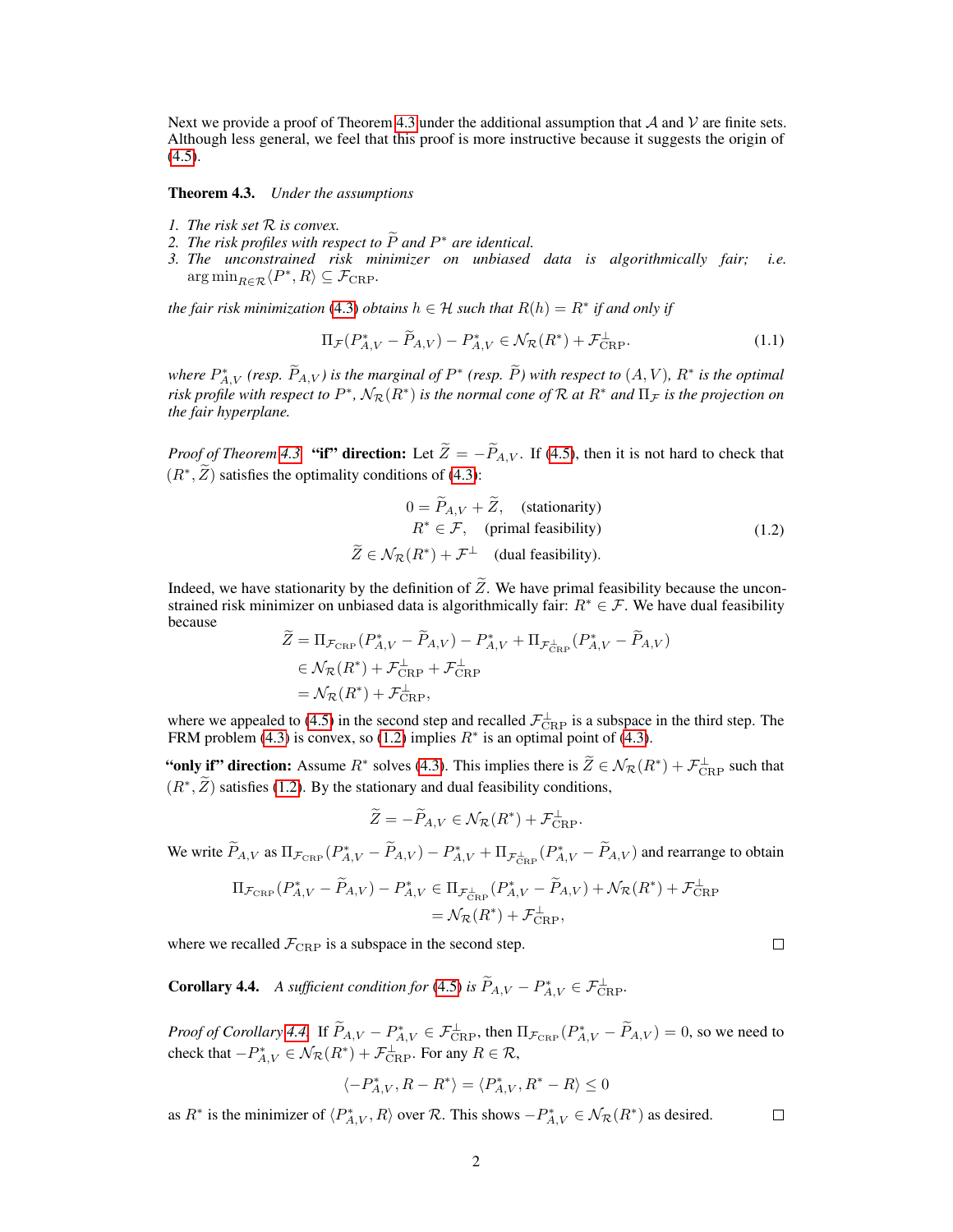# 2 Continuous discriminative attributes

In this section, we state and prove a more general verion of Theorem [4.3](#page-0-0) that permits continuous discriminative attributes. In this more general setting, risk profiles are (integrable) functions on  $\mathcal{Z} \triangleq \mathcal{A} \times \mathcal{V}$ , so the fair risk minimization problem [\(1.2\)](#page-1-0) and its unconstrained counterpart are infinite dimensional optimization problems. We start by setting up the problem and reviewing relevant results from optimization theory.

Let  $(\mathcal{Z}, \Sigma)$  be a measurable space and S be the set of bounded measurable functions on  $(\mathcal{Z}, \Sigma)$ . We equip S with the sup norm. The risk set  $R$  and the fair constraint set  $\mathcal F$  are generally subsets of S. The (topological) dual of S (denoted by  $S'$ ) is the set of finitely additive measures on equipped with the total variation norm [\[3\]](#page-4-0). This result allows us to represent continuous linear functionals on such spaces with (finitely additive) measures, so it is a generalization of the more familiar Riesz–Markov–Kakutani representation theorem to spaces of (possibly discontinuous) measurable functions. We observe that the more familiar set of countably additive measures is a closed subset of  $\mathcal{Z}^\prime.$ 

**Definition 2.1** (Complemented subspace). *Let*  $\mathbb B$  *be a Banach space and*  $A \subset \mathbb B$  *be a subspace. We say* A *is complemented subspace of*  $\mathbb{B}$ *, if there exists another subspace*  $A_C \subset \mathbb{B}$  *such that*  $\mathbb{B} = A \oplus A_C.$ 

Henceforth, for if A is a complemented subset of a Banach space  $\mathbb{B}$ , (*i.e.*,  $A \oplus A_c = \mathbb{B}$ ) then we define  $\Pi_{A,A_C}(x)$  (resp.  $\Pi_{A_C,A}(x)$ ) is the component of x in A (resp.  $A_C$ ), i.e.  $\Pi_{A,A_C}(x) = x_1$ (resp.  $\Pi_{A_C, A}(x) = x_2$ ) where  $x = x_1 + x_2$  with  $x_1 \in A, x_2 \in A_C$ . Recall that, we define  $\mathcal F$  as the fair hyperplane. Previously it was a subspace of the risk set, now it becomes a subspace of  $S$ . We have the following assumption on the fair hyperplane:

**Definition 2.2** (Annihilator). *For any*  $A ⊂ \mathbb{B}$  *we define its annihilator*  $A^{\perp} ⊂ \mathbb{B}'$  *as the set of bounded linear functions*  $f : \mathbb{B} \to \mathbf{R}$  *such*  $f(x) = 0$  *for all*  $x \in A$ *.* 

**Lemma 2.3.** Let A be a complemented subspace in  $\mathbb B$ . Then  $A^{\perp}$  is complemented in  $\mathbb B'$ .

*Proof.* Since, A is complemented in B, there exists a subspace  $G \subset \mathbb{B}$  such that  $A \oplus G = \mathbb{B}$ . This implies, each  $x \in \mathbb{B}$  has the unique decomposition  $x = x_1 + x_2$ , where  $x_1 \in A$  and  $x_2 \in G$ . We consider the projection ma p  $\Pi_{A,G}$ :  $\mathbb{B} \to \mathbb{B}$  such that  $\Pi_{A,G}(x) = x_1$ . Let us define two following subspaces in  $\mathbb{B}'$ :

$$
\mathcal{H}_{A,G} = \{ f \circ \Pi_{A,G} \mid f \in \mathbb{B}' \}
$$
  

$$
\bar{\mathcal{H}}_{A,G} = \{ f - f \circ \Pi_{A,G} \mid f \in \mathbb{B}' \}.
$$

Note that,  $\bar{\mathcal{H}}_{A,G} \subset A^{\perp}$ . Also, for any  $f \in A^{\perp}$  we have  $f \circ \Pi_{A,G} = 0_{\mathbb{B}'} \implies f = f - f \circ \Pi_{A,G} \in A$  $\bar{\mathcal{H}}_{A,G}$ . This implies  $\bar{\mathcal{H}}_{A,G} = A^{\perp}$ . Furthermore,  $\mathbb{B}' = \mathcal{H}_{A,G} + \bar{\mathcal{H}}_{A,G}$  and for any  $f \in \mathcal{H}_{A,G} \cap \bar{\mathcal{H}}_{A,G}$ we have  $f(A) = f(G) = \{0\}$ . Hence,  $f = 0_B$ . This implies  $\mathbb{B}' = \mathcal{H}_{A,G} \oplus \overline{\mathcal{H}}_{A,G} = \mathcal{H}_{A,G} \oplus A^{\perp}$ .

Finally, we review some relevant background on infinite dimensional optimization. Since we are mostly concerned with convex optimization problems with linear cost functions, the theory simplifies considerably.

**Definition 2.4** (tangent cone). *The tangent cone of a closed convex set*  $C \subseteq \mathbb{B}$  *at a point*  $x \in C$  *is the closure of the cone of feasible directions at* x*:*

$$
T_{\mathcal{C}}(x) \triangleq \text{cl}\{d \in \mathbb{B} \mid \text{there is } \overline{t} > 0 \text{ such that } x + td \in \mathcal{C} \text{ for all } t \in [0, \overline{t}]\}.
$$

There are many notions of tangent cone in variational analysis (*e.g.* Clarke tangent cone, contingent cone, inner tangent cone *etc.*), but they all coincide for closed convex sets [\[2\]](#page-4-1). Notably, this definition is identical to the definition (for convex sets) in finite dimensions.

**Definition 2.5** (normal cone). *The normal cone of a closed convex set*  $C \subset \mathbb{B}$  *at a point*  $x \in C$  *is the polar cone of the tangent cone of* C *at* x*:*

$$
N_{\mathcal{C}}(x) \triangleq \{d' \in \mathbb{B}' \mid \langle d', d \rangle \leq 0 \text{ for all } d \in T_{\mathcal{C}}(x)\}.
$$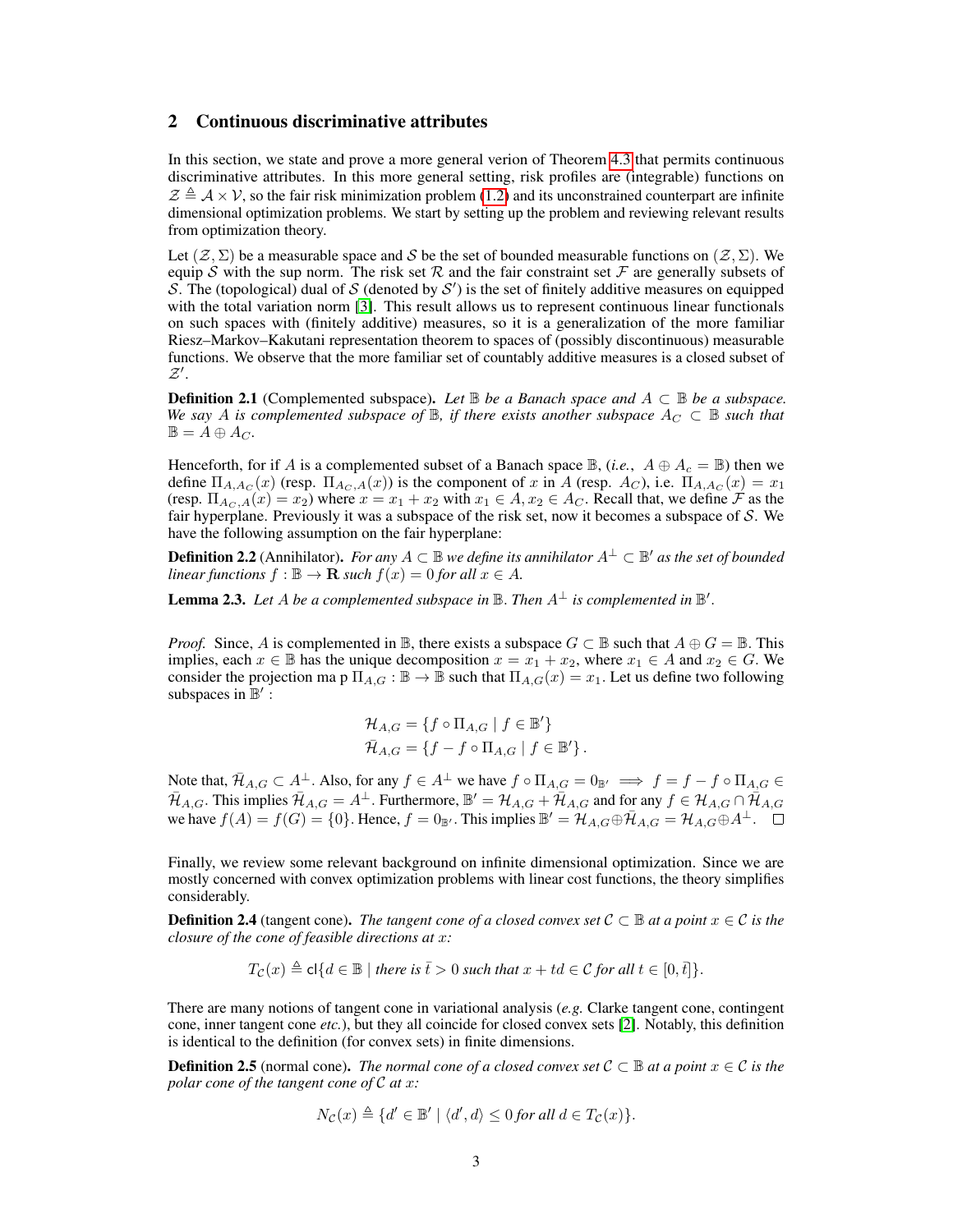Proposition 2.6. *Let* C *be a closed convex subset of a Banach space* B*. Consider the convex optimization problem*

$$
\min\n<\varepsilon \in \mathcal{C}\langle c, x \rangle.
$$

*A point* x <sup>∗</sup> ∈ C *is an optimal point iff*

$$
\langle c, d \rangle \ge 0 \text{ for any } d \in T_{\mathcal{C}}(x^*),
$$

where  $\langle c, \cdot \rangle$  is the linear cost function and  $T_{\mathcal{C}}(x^*)$  is the tangent cone of  $\mathcal C$  at  $x^*$ . Equivalently,  $x^*$  is *optimal if and only if*  $c \in N_{\mathcal{C}}(x^*)$ .

Recall that in a normed vector space  $\langle f, x \rangle$  means the value of the linear functional f at x. In our problem setting, points in the normed space  $S$  are integrable functions/random variables and linear functionals on S are (finitely additive) measures, so  $\langle f, x \rangle$  means expectation of the random variable x with respect to probability measure  $f$ .)

We are ready to state the extension of our main result to continuous discriminative attributes. Assumptions in Theorem [4.3](#page-0-0) from the main paper remain in effect. For continuous discriminative attributes, we impose an additional assumption.

<span id="page-3-0"></span>Assumption 2.7. *The fair subspace* F *is complemented in* S*.*

This assumption is usually satisfied by common algorithmic fairness constraints: when RP is considered, F is the set of all constant functions from A to R. For CPR,  $\mathcal{F} \subseteq \mathcal{S}$  is the set of all functions  $f: \mathcal{A} \times \mathcal{Y} \to \mathbf{R}$  such that f is constant on the first co-ordinate, i.e.  $f(x_1, y) = f(x_2, y)$  for all  $x_1 \neq x_2 \in A$  and  $y \in Y$ . We now argue that, in both the cases F is a complemented subset of S under mild assumptions. For RP, we use the fact that any subspace  $A \subseteq S$  with  $\dim(A) < \infty$  or codim $(A) < \infty$  is complemented. As  $\mathcal{F}^{RP}$  is the set of all constant functions, it has dimension 1 and hence complemented. For CRP, assume that there exists some base measure  $\mu$  such that  $f \in \mathcal{S}$ is integrable with respect to  $\mu$ . Then one can write:  $f = f_1 + f_2$  where  $f_1 \in \mathcal{F}$  which is defined as:  $f_1(a, v) = g(v)$  where  $g(v)$  is the marginal of  $f(\cdot, v)$  with respect to the base measure  $\mu$ . The function  $f_2$  is analogously defined as  $f - f_1 \equiv f(a, v) - g(v)$ .

Theorem 2.8. *If the unconstrained risk minimizer on unbiased data is algorithmically fair (i.e. its risk profile* R<sup>∗</sup> *satisfy the fairness constraints), then fair risk minimization* [\(4.3\)](#page-0-0) *learns* h ∈ H *such that*  $R(h) = R^*$  *under* [2.7](#page-3-0) *and convexity of*  $R$  *if and only if* 

$$
\Pi_{\mathcal{F}_C^{\perp}, \mathcal{F}^{\perp}}(P_{A,V}^* - \widetilde{P}_{A,V}) - P_{A,V}^* \in \mathcal{N}_{\mathcal{R}}(R^*) + \mathcal{F}^{\perp}.
$$
 (2.1)

*where*  $P_{A,V}^*$  (resp.  $P_{A,V}$ ) *is the marginal of*  $P^*$  (resp.  $\tilde{P}$ ) with respect to  $(A, V)$ ,  $\mathcal{N}_{\mathcal{R}}(R^*)$  *is the normal cone of*  $\mathcal R$  *at*  $R^*$  *and*  $\Pi_{\mathcal F_C^\perp,\mathcal F^\perp}(\cdot)$  *is the projection as defined previously.* 

*Proof.* For notation simplicity define  $X \triangleq \Pi_{\mathcal{F}_C^{\perp},\mathcal{F}^{\perp}}(P_{A,V}^* - \widetilde{P}_{A,V}) - P_{A,V}^*$ . We show that  $\min_{R \in \mathcal{F}} \langle \widetilde{P}, R \rangle = \langle \widetilde{P}, R^* \rangle$  holds if and only if  $X \in \mathcal{N}_{\mathcal{R}}(R^*)$ . Towards that end, fix  $R \in \mathcal{F}$ :

<span id="page-3-1"></span>
$$
\langle \widetilde{P}, R \rangle = \langle \widetilde{P} - P^*, R \rangle + \langle P^*, R \rangle
$$
  
\n
$$
= \langle \Pi_{\mathcal{F}_G^{\perp}, \mathcal{F}^{\perp}} (\widetilde{P} - P^*), R \rangle + \langle P^*, R \rangle
$$
  
\n
$$
= \langle -P^* - X, R \rangle + \langle P^*, R \rangle
$$
  
\n
$$
= \langle -X, R \rangle
$$
  
\n
$$
= \langle -X, R^* \rangle + \langle -X, R - R^* \rangle
$$
  
\n
$$
= \langle \widetilde{P}, R^* \rangle + \langle -X, R - R^* \rangle
$$
 [From equation (2.2)]

Hence we have:  $\min_{R \in \mathcal{F}} \langle \widetilde{P}, R \rangle = \langle \widetilde{P}, R^* \rangle$  if and only if  $\langle -X, R - R^* \rangle \ge 0$  for all  $R \in \mathcal{F}$  which holds if and only if  $X \in \mathcal{N}_{\mathcal{R}\cap \mathcal{F}}(R^*) = \mathcal{N}_{\mathcal{R}}(R^*) + \mathcal{F}^\perp$ . This completes the proof.

# 3 Experimental details

We provide additional details to help reproduce our results. Please also see the code provided with the submission. Code for the Reductions classifier [\[1\]](#page-4-2) is available here: [https://github.](https://github.com/fairlearn/fairlearn)